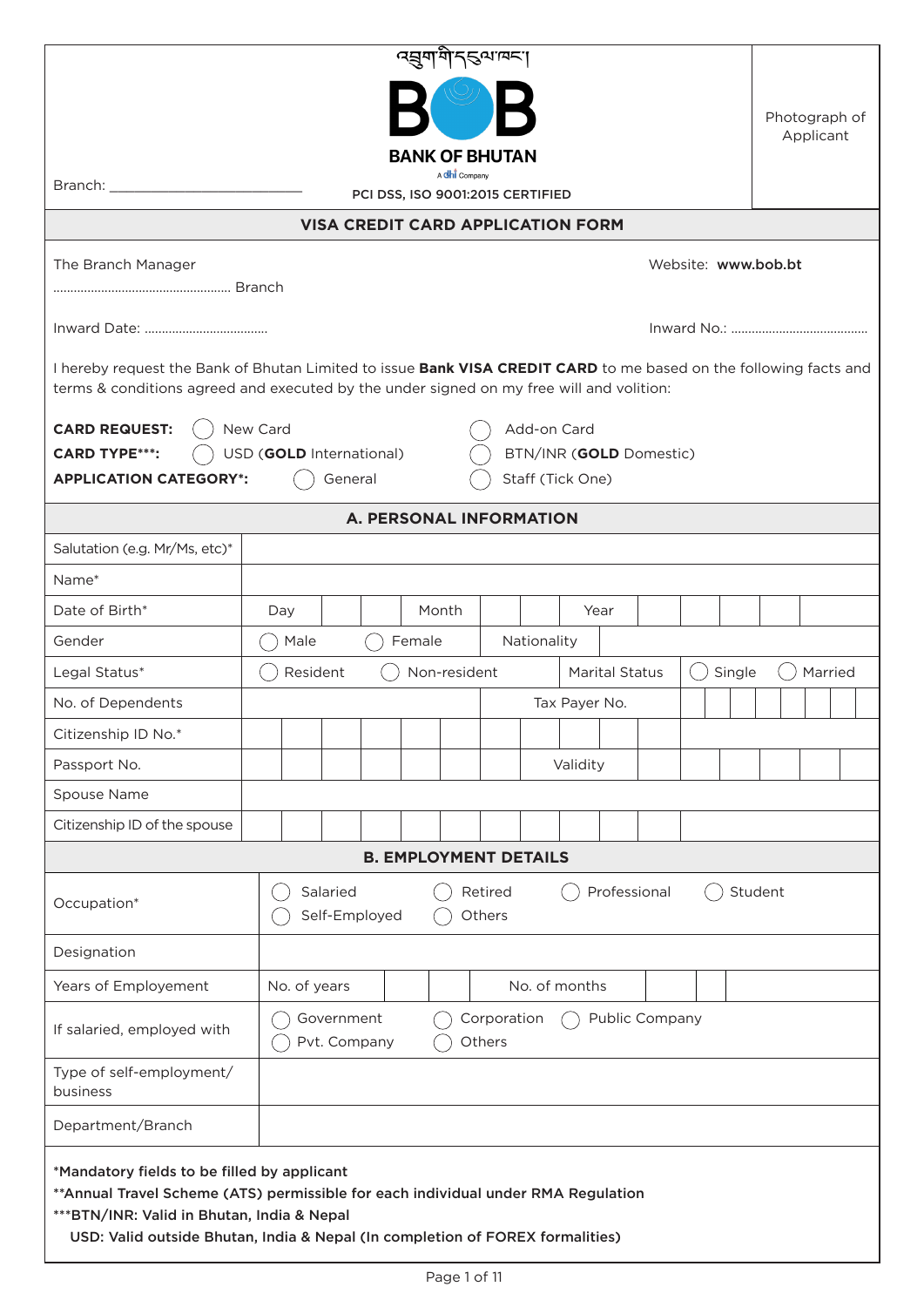| ব্রুমাণীব্হন্মান্দ।                                                                                                                                                                                                                                                                                                                                    |                                          |            |                                            |       |  |  |  |  |  |  |  |
|--------------------------------------------------------------------------------------------------------------------------------------------------------------------------------------------------------------------------------------------------------------------------------------------------------------------------------------------------------|------------------------------------------|------------|--------------------------------------------|-------|--|--|--|--|--|--|--|
|                                                                                                                                                                                                                                                                                                                                                        |                                          |            |                                            |       |  |  |  |  |  |  |  |
| <b>BANK OF BHUTAN</b><br>A dhi Company                                                                                                                                                                                                                                                                                                                 |                                          |            |                                            |       |  |  |  |  |  |  |  |
| PCI DSS, ISO 9001:2015 CERTIFIED                                                                                                                                                                                                                                                                                                                       |                                          |            |                                            |       |  |  |  |  |  |  |  |
| <b>C. ADDRESS DETAILS</b>                                                                                                                                                                                                                                                                                                                              |                                          |            |                                            |       |  |  |  |  |  |  |  |
| <b>I. Present Residential Address</b>                                                                                                                                                                                                                                                                                                                  |                                          |            |                                            |       |  |  |  |  |  |  |  |
| Address 1                                                                                                                                                                                                                                                                                                                                              |                                          |            |                                            |       |  |  |  |  |  |  |  |
| Address 2                                                                                                                                                                                                                                                                                                                                              |                                          |            |                                            |       |  |  |  |  |  |  |  |
| Address 3                                                                                                                                                                                                                                                                                                                                              |                                          |            |                                            |       |  |  |  |  |  |  |  |
| Dzongkhag                                                                                                                                                                                                                                                                                                                                              |                                          |            |                                            |       |  |  |  |  |  |  |  |
| Telephone No.                                                                                                                                                                                                                                                                                                                                          |                                          | Mobile No. |                                            |       |  |  |  |  |  |  |  |
| Email Address*                                                                                                                                                                                                                                                                                                                                         |                                          |            |                                            |       |  |  |  |  |  |  |  |
|                                                                                                                                                                                                                                                                                                                                                        | <b>II. Permanent Residential Address</b> |            |                                            |       |  |  |  |  |  |  |  |
| House No.                                                                                                                                                                                                                                                                                                                                              | Thram No.                                | Village    |                                            |       |  |  |  |  |  |  |  |
| Gewog<br>Dzongkhag                                                                                                                                                                                                                                                                                                                                     | Dungkhag                                 |            |                                            |       |  |  |  |  |  |  |  |
|                                                                                                                                                                                                                                                                                                                                                        | <b>III. Office Address</b>               |            |                                            |       |  |  |  |  |  |  |  |
| Organization Name                                                                                                                                                                                                                                                                                                                                      |                                          |            |                                            |       |  |  |  |  |  |  |  |
| Location                                                                                                                                                                                                                                                                                                                                               |                                          |            |                                            |       |  |  |  |  |  |  |  |
| Dzongkhag                                                                                                                                                                                                                                                                                                                                              |                                          |            |                                            |       |  |  |  |  |  |  |  |
| Telephone/Mobile No.                                                                                                                                                                                                                                                                                                                                   |                                          |            |                                            |       |  |  |  |  |  |  |  |
| D. ADD-ON CARD DETAILS (IF REQUIRED ONLY)                                                                                                                                                                                                                                                                                                              |                                          |            |                                            |       |  |  |  |  |  |  |  |
| Salutation (e.g. Mr/Ms, etc)*                                                                                                                                                                                                                                                                                                                          |                                          |            |                                            |       |  |  |  |  |  |  |  |
| Name*                                                                                                                                                                                                                                                                                                                                                  |                                          |            |                                            |       |  |  |  |  |  |  |  |
| Date of Birth*                                                                                                                                                                                                                                                                                                                                         |                                          |            |                                            |       |  |  |  |  |  |  |  |
| Citizenship ID No.*                                                                                                                                                                                                                                                                                                                                    |                                          |            |                                            |       |  |  |  |  |  |  |  |
| E. OTHER CARD DETAILS (DEBIT/CREDIT)                                                                                                                                                                                                                                                                                                                   |                                          |            |                                            |       |  |  |  |  |  |  |  |
| Do you have other cards?<br>Yes                                                                                                                                                                                                                                                                                                                        | No.                                      |            | (If Yes, please fill in the details below) |       |  |  |  |  |  |  |  |
| Card Number                                                                                                                                                                                                                                                                                                                                            | Issued by Bank                           |            | <b>Expiry Date</b>                         | Limit |  |  |  |  |  |  |  |
| 1<br>$\times$<br>$\times$<br>$\mathsf X$<br>$\times$<br>X<br>$\times$                                                                                                                                                                                                                                                                                  |                                          |            |                                            |       |  |  |  |  |  |  |  |
| $\overline{2}$<br>$\mathsf X$<br>$\times$<br>X<br>X<br>X<br>X                                                                                                                                                                                                                                                                                          |                                          |            |                                            |       |  |  |  |  |  |  |  |
| 3<br>$\times$<br>$\times$<br>$\times$<br>$\times$<br>X<br>X                                                                                                                                                                                                                                                                                            |                                          |            |                                            |       |  |  |  |  |  |  |  |
| Note: "Please provide only first 6 and last 4 digit of your card number"                                                                                                                                                                                                                                                                               |                                          |            |                                            |       |  |  |  |  |  |  |  |
| Allotment of Annual Travel Scheme (ATS) for International Cards ONLY*<br>For example: RMA ATS limit of US\$3,000/- to either allotted in full into Card or by Cash.<br>Disclaimer: I undertake to abide by the rules and regulations of RMA and their requirement. I shall use the ATS strictly<br>not exceeding the stipulated ATS limit in any case. |                                          |            |                                            |       |  |  |  |  |  |  |  |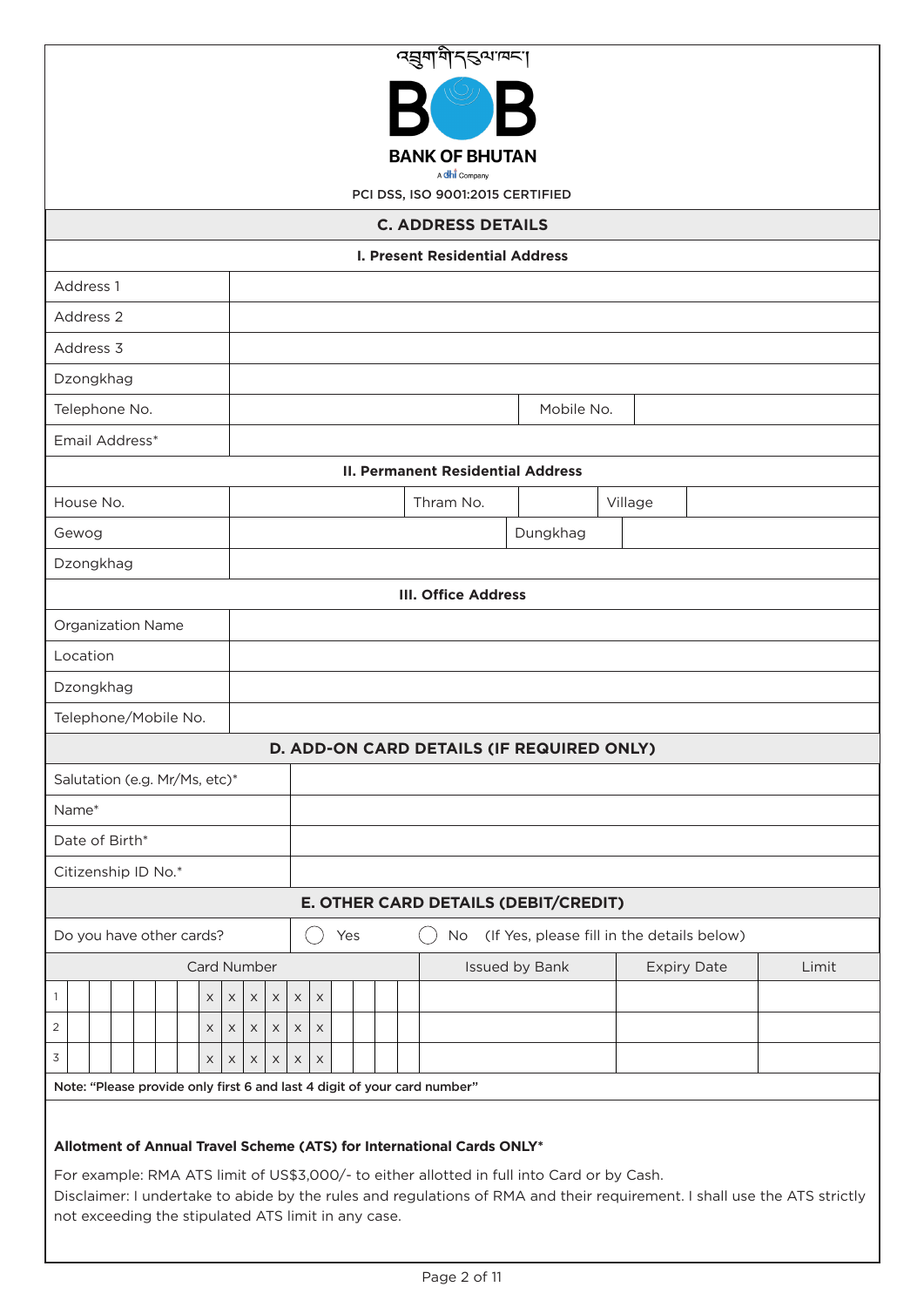| व्ह्युणयोन्डयावन्                                                    |                                             |  |                                             |           |                                      |                                           |                                            |              |          |       |  |
|----------------------------------------------------------------------|---------------------------------------------|--|---------------------------------------------|-----------|--------------------------------------|-------------------------------------------|--------------------------------------------|--------------|----------|-------|--|
|                                                                      |                                             |  |                                             |           |                                      |                                           |                                            |              |          |       |  |
| <b>BANK OF BHUTAN</b><br>A dhi Company                               |                                             |  |                                             |           |                                      |                                           |                                            |              |          |       |  |
| PCI DSS, ISO 9001:2015 CERTIFIED                                     |                                             |  |                                             |           |                                      |                                           |                                            |              |          |       |  |
| F. FINANCIAL INFORMATION*                                            |                                             |  |                                             |           |                                      |                                           |                                            |              |          |       |  |
|                                                                      |                                             |  |                                             |           | <b>I. Salaried Applicant Details</b> |                                           |                                            |              |          |       |  |
| Gross Monthly Income                                                 |                                             |  |                                             |           |                                      |                                           |                                            |              |          |       |  |
| Other Monthly Income                                                 |                                             |  |                                             |           |                                      |                                           |                                            |              |          |       |  |
| <b>General Deductions</b>                                            |                                             |  |                                             |           |                                      |                                           |                                            |              |          |       |  |
| Loan Deductions and any other deductions                             |                                             |  |                                             |           |                                      |                                           |                                            |              |          |       |  |
| <b>Net Monthly Income</b>                                            |                                             |  |                                             |           |                                      |                                           |                                            |              |          |       |  |
|                                                                      |                                             |  |                                             |           |                                      | II. Other than Salaried Applicant Details |                                            |              |          |       |  |
| Gross Yearly Income                                                  |                                             |  |                                             |           |                                      |                                           |                                            |              |          |       |  |
| Other Yearly Income                                                  |                                             |  |                                             |           |                                      |                                           |                                            |              |          |       |  |
| <b>General Deductions</b>                                            |                                             |  |                                             |           |                                      |                                           |                                            |              |          |       |  |
| Loan Deductions and any other deductions                             |                                             |  |                                             |           |                                      |                                           |                                            |              |          |       |  |
| Net Yearly Income                                                    |                                             |  |                                             |           |                                      |                                           |                                            |              |          |       |  |
|                                                                      |                                             |  |                                             |           | <b>III. Loan Details</b>             |                                           |                                            |              |          |       |  |
| Do you have any loan?                                                |                                             |  | Yes                                         | No        |                                      |                                           | (If Yes, please fill in the details below) |              |          |       |  |
| <b>Account Number</b><br><b>Outstanding Loan</b><br><b>Loan Type</b> |                                             |  |                                             |           |                                      |                                           |                                            |              |          |       |  |
|                                                                      | 1.                                          |  |                                             |           |                                      |                                           |                                            |              |          |       |  |
|                                                                      |                                             |  |                                             |           |                                      |                                           |                                            |              |          |       |  |
| 2.                                                                   |                                             |  |                                             |           |                                      |                                           |                                            |              |          |       |  |
| 3.                                                                   |                                             |  |                                             |           |                                      |                                           |                                            |              |          |       |  |
| $\overline{4}$ .                                                     |                                             |  |                                             |           |                                      |                                           |                                            |              |          |       |  |
|                                                                      |                                             |  |                                             |           | <b>IV. FDR Details</b>               |                                           |                                            |              |          |       |  |
| Offer FDR?                                                           |                                             |  | Yes                                         | No.       |                                      |                                           | (If Yes, please fill in the details below) |              |          |       |  |
| Value of FDR                                                         |                                             |  |                                             |           |                                      |                                           |                                            |              |          |       |  |
| Maturity Date                                                        |                                             |  |                                             |           |                                      |                                           | (DD/MM/YYYY)                               |              |          |       |  |
| Name of the Bank or<br><b>BANK Branch</b>                            |                                             |  |                                             |           |                                      |                                           |                                            |              |          |       |  |
|                                                                      |                                             |  |                                             |           | V. Fixed Assets and Securities       |                                           |                                            |              |          |       |  |
| Are you offering fixed<br>assets and securities?                     |                                             |  | Yes                                         | <b>No</b> |                                      |                                           | (If Yes, please fill in the details below) |              |          |       |  |
| Type of<br>Asset(Building,<br>Land, Orchard)                         | Security<br>Offered<br>(New or<br>Existing) |  | Mortga-<br>ged to<br>which<br><b>Branch</b> | Owner     | Reg.<br>No.                          | Area                                      | Location                                   | Thram<br>No. | Plot No. | Value |  |
| 1.                                                                   |                                             |  |                                             |           |                                      |                                           |                                            |              |          |       |  |
| 2.                                                                   |                                             |  |                                             |           |                                      |                                           |                                            |              |          |       |  |
| 3.                                                                   |                                             |  |                                             |           |                                      |                                           |                                            |              |          |       |  |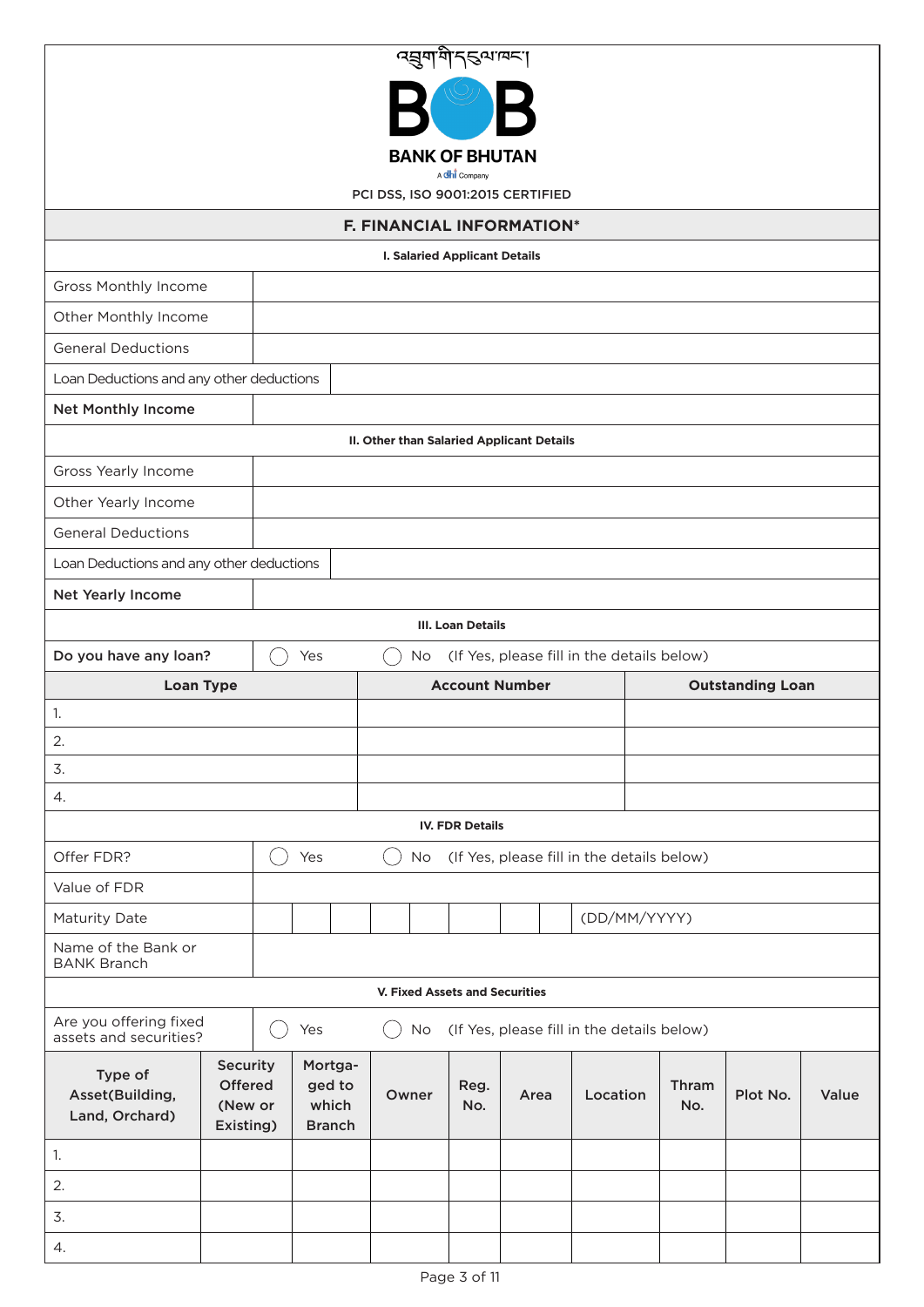| त्सुगमें दुष्पावद्य                                                                      |                                                                                                            |  |  |  |  |  |  |  |  |  |  |
|------------------------------------------------------------------------------------------|------------------------------------------------------------------------------------------------------------|--|--|--|--|--|--|--|--|--|--|
|                                                                                          |                                                                                                            |  |  |  |  |  |  |  |  |  |  |
| <b>BANK OF BHUTAN</b>                                                                    |                                                                                                            |  |  |  |  |  |  |  |  |  |  |
| A <b>dhi</b> Company<br>PCI DSS, ISO 9001:2015 CERTIFIED                                 |                                                                                                            |  |  |  |  |  |  |  |  |  |  |
| <b>G. SETTLEMENT INSTRUCTIONS(FOR BANK CUSTOMERS ONLY)</b>                               |                                                                                                            |  |  |  |  |  |  |  |  |  |  |
| Avail Auto Debit:<br>Settlement Account Type<br>Saving Account<br><b>Current Account</b> |                                                                                                            |  |  |  |  |  |  |  |  |  |  |
| Account No.*                                                                             |                                                                                                            |  |  |  |  |  |  |  |  |  |  |
| <b>Branch Name:</b>                                                                      |                                                                                                            |  |  |  |  |  |  |  |  |  |  |
| Payment Option*:                                                                         | <b>Total Amount Due</b><br>Minimum Amount Due                                                              |  |  |  |  |  |  |  |  |  |  |
| Note: Statement will be send to your registered email ID                                 |                                                                                                            |  |  |  |  |  |  |  |  |  |  |
|                                                                                          | H. DOCUMENTS FURNISHED*                                                                                    |  |  |  |  |  |  |  |  |  |  |
| Copy of Citizenship Identity Card;                                                       |                                                                                                            |  |  |  |  |  |  |  |  |  |  |
|                                                                                          | Copy of Citizenship Identity Card for Add on applicant;                                                    |  |  |  |  |  |  |  |  |  |  |
| One passport size colour photograph;                                                     |                                                                                                            |  |  |  |  |  |  |  |  |  |  |
|                                                                                          | Authenticated and latest salary slip/ salary certificate by Department/ Organisation;                      |  |  |  |  |  |  |  |  |  |  |
|                                                                                          | Copy of latest PIT Assessment and PF statement (for private employee);                                     |  |  |  |  |  |  |  |  |  |  |
|                                                                                          | Copy of latest BIT Certificate and renewed licence copy (for self-employed, professional and businessman); |  |  |  |  |  |  |  |  |  |  |
| Contract letter (for contract employee);                                                 |                                                                                                            |  |  |  |  |  |  |  |  |  |  |
|                                                                                          | Letter of consent for extension of Existing Fixed Securities (if offered);                                 |  |  |  |  |  |  |  |  |  |  |
|                                                                                          | Ownership Certificate for new fixed security (if offered);                                                 |  |  |  |  |  |  |  |  |  |  |
|                                                                                          | FDR receipt/Certificate endorsed and stamped with two signatures at the back (if offered);                 |  |  |  |  |  |  |  |  |  |  |
|                                                                                          | Copy of Valid Passport (for International Cards)                                                           |  |  |  |  |  |  |  |  |  |  |
|                                                                                          |                                                                                                            |  |  |  |  |  |  |  |  |  |  |
|                                                                                          |                                                                                                            |  |  |  |  |  |  |  |  |  |  |
|                                                                                          |                                                                                                            |  |  |  |  |  |  |  |  |  |  |
|                                                                                          |                                                                                                            |  |  |  |  |  |  |  |  |  |  |
|                                                                                          |                                                                                                            |  |  |  |  |  |  |  |  |  |  |
|                                                                                          |                                                                                                            |  |  |  |  |  |  |  |  |  |  |
|                                                                                          |                                                                                                            |  |  |  |  |  |  |  |  |  |  |
|                                                                                          |                                                                                                            |  |  |  |  |  |  |  |  |  |  |
|                                                                                          |                                                                                                            |  |  |  |  |  |  |  |  |  |  |
|                                                                                          |                                                                                                            |  |  |  |  |  |  |  |  |  |  |
|                                                                                          |                                                                                                            |  |  |  |  |  |  |  |  |  |  |
|                                                                                          |                                                                                                            |  |  |  |  |  |  |  |  |  |  |
|                                                                                          |                                                                                                            |  |  |  |  |  |  |  |  |  |  |
|                                                                                          |                                                                                                            |  |  |  |  |  |  |  |  |  |  |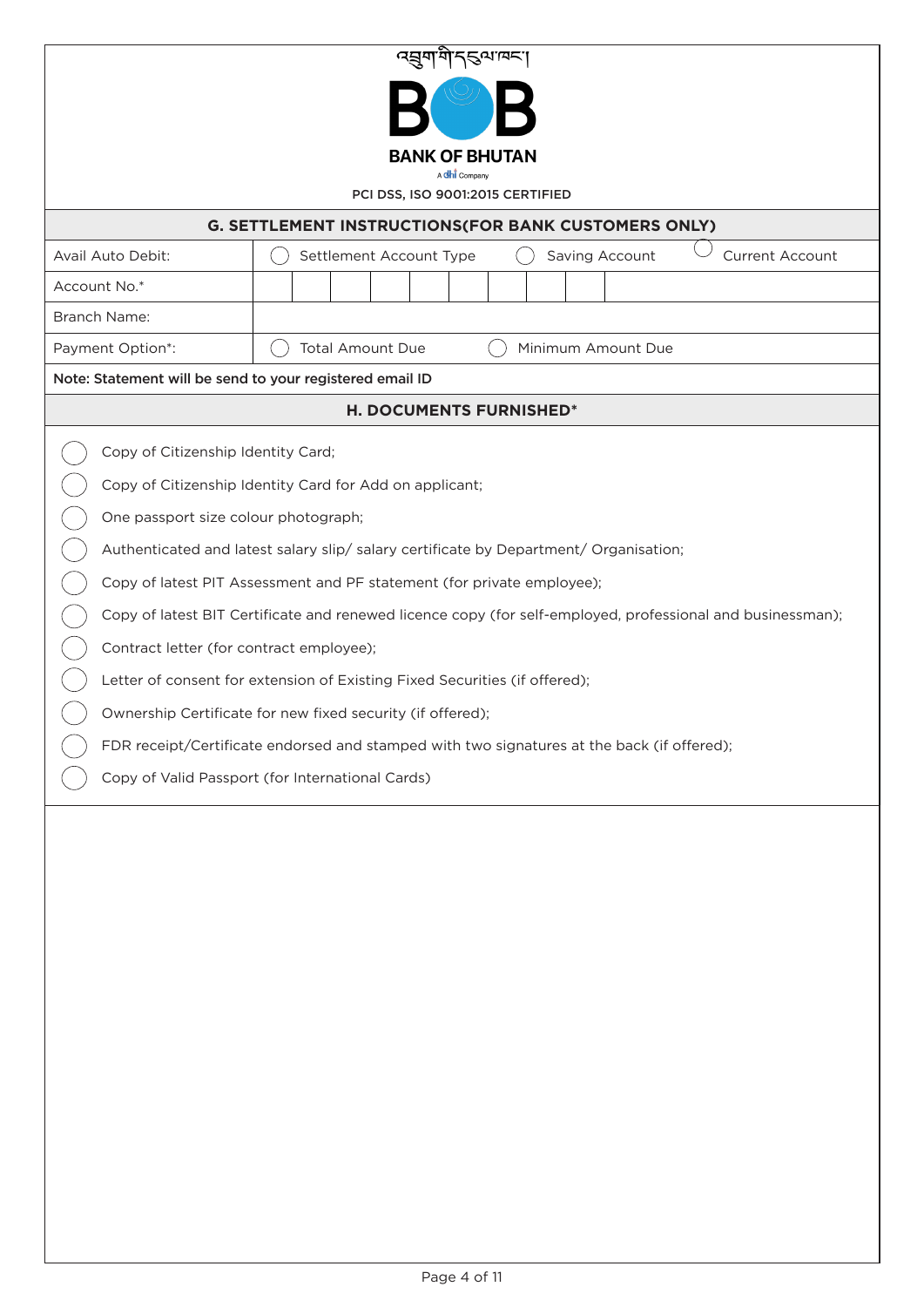

# **DECLARATION**

I hereby declare that the information provided above is correct to the best of my knowledge and ability. I fully agree that Bank has the total right to accept or reject my application without assigning any reasons, whatsoever. I hereby irrevocably authorize Bank to debit my above-mentioned account for the settlement of transaction amount by utilization of Bank Visa Credit Card issued in the above name(s) including any add-on card (s) &re-issued card(s), and agree to undertake full liabilities for all the charges/interest fees applicable due to the utilization of the card to which you may be entitled in respect of the transactions. I acknowledge that I have carefully read and clearly understood all the terms &conditions governing the use of Bank Visa Credit Card and its consequences printed on the back of this form and agree to abide by these unconditionally. In the event I fail to abide by the stipulated terms and conditions herein, I shall bear all the damages and/or penalties, as a consequence thereof. I hereby undertake that use of my Visa Credit Card (International) shall be in strict compliance with the rules and regulations enshrined in the Foreign Exchange Regulations of Bhutan, Royal Monetary Authority of Bhutan. I hereby also give my full consent to Bank for sharing my personal information including security details relating to my loan account(s) with Royal Monetary Authority for Credit Information Bureau or any statutory authorities established by the laws of the Kingdom or required by the laws of the Kingdom.

To this effect, I declare that the above information along with the information given under ENCLOSURE is true, correct, and complete in all respect and I have not withheld any information. I confirm that I do not have:

(a) Any criminal record with the Royal Bhutan Police;

(b) Never been convicted by a court for breach of contract, tax malfeasance or other serious misconduct; and (c) Not been blacklisted with Bank/any other financial institutions in the Kingdom.

I authorized Bank or its agent/s to make references and enquiries relating to information in this application, which Bank may consider necessary and I shall not hold the Bank liable for use of this information. I undertake to inform Bank regarding any change in my residence/employment and to provide my further information that Bank may require and I shall be under an obligation to keep the Bank informed on the matters pertaining to the Visa Credit Card.

I am under a duty to inform the Bank of any change in the information furnished herein. I agree to pay all the schedule charges and fees attached with this form as applicable and any other additional charges including Credit Information Bureau (CIB) Report etc. charged by the Bank. I have read and clearly been explained on the terms and conditions relating to the Credit Card Scheme and I hereby agree to abide by these terms and conditions or I agree to adhere to the revised additional terms and conditions which may at any time hereafter be made while the credit card facility/loan obtained by me is still outstanding.

In the event of default on my part or my leaving the service of the Organization or in the other exigencies, if credit card bill or any other charges is still unpaid, I give my full consent to Bank to adjust the credit card bill or any other charges against me with interest from my provident fund balance / or gratuity payable to me and / or any other amount due to me. I also understand that the Bank will not be held responsible for any fraudulent transaction conducted using my card because of

(a) Loss of card from my custody;

(b) Theft;

(c) Loss of card data or card data compromised while use at merchant location, ATM and Online sites.

(d) Handing by unauthorized persons and I will be sole responsible for all dues & debt resulting from the above such usage, till such time the loss/theft/misuse/skimming is reported to the Bank and the necessary steps are taken by the Bank to block the card.

Till the credit card dues are fully adjusted or liquidated, no properties/post salary benefits/FDR will be released. In case if I fail to comply with the terms and conditions specified herein, the matter shall be referred to the court of law in the Kingdom which has competent to jurisdiction for adjudication and dispensation of justice.

After reading all the terms and conditions carefully and understanding them fully, I have signed this document understanding the full legal implications on me.

| Affix |  |
|-------|--|
| Legal |  |
| Stamp |  |
|       |  |

(Signature of Applicant) (Signature of Applicant)

D D M M Y Y Y Y

Date:  $|D|D|M|M|Y|Y|Y|Y|$  (DD/MM/YYYY– Application Submitted On)

NOTE: Please collect your card within three months from date of card issuance, otherwise Bank shall cancel the card and fee is non-refundable.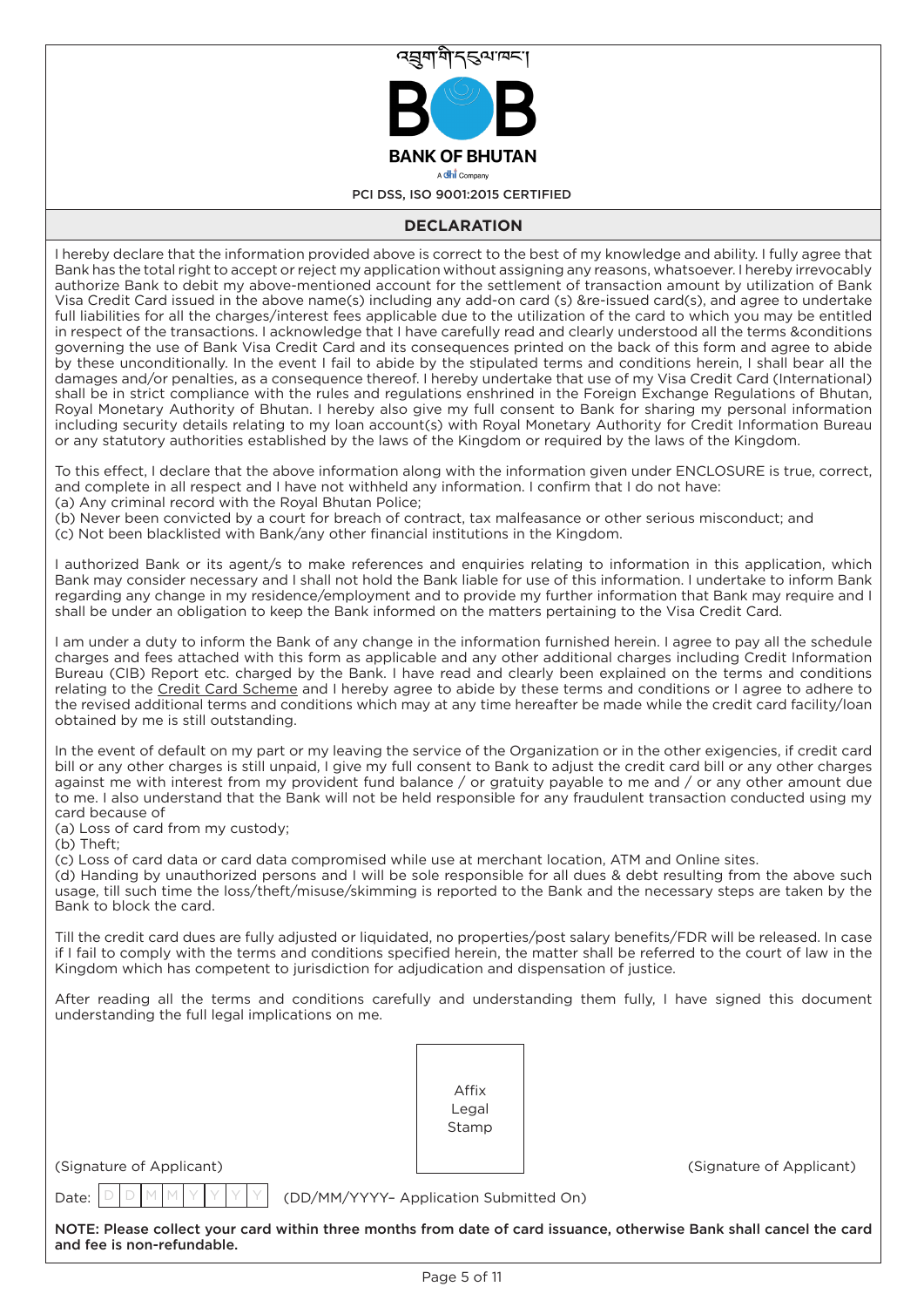

A **dhi** Company

PCI DSS, ISO 9001:2015 CERTIFIED

| <b>SCHEDULE OF FEES AND CHARGES:</b> |                                                                  |                                                                                                                                                                 |  |                                            |                                                                        |                                                                                                                                                                                           |                                                                                                              |  |  |  |  |
|--------------------------------------|------------------------------------------------------------------|-----------------------------------------------------------------------------------------------------------------------------------------------------------------|--|--------------------------------------------|------------------------------------------------------------------------|-------------------------------------------------------------------------------------------------------------------------------------------------------------------------------------------|--------------------------------------------------------------------------------------------------------------|--|--|--|--|
| SI. No.                              | <b>Type of Fee</b>                                               | <b>Gold Domestic</b>                                                                                                                                            |  | <b>Gold International</b>                  |                                                                        |                                                                                                                                                                                           | <b>Description</b>                                                                                           |  |  |  |  |
| 1.a                                  | Joining fee -<br>Primary Card                                    | Nu. 500                                                                                                                                                         |  | Nu. 500                                    |                                                                        |                                                                                                                                                                                           | To be debited from account at the time of                                                                    |  |  |  |  |
| 1.b                                  | Joining Fee -<br>Add on card                                     | Nu. 500                                                                                                                                                         |  | Nu. 500                                    |                                                                        | delivering the card. Joining fee revision w.e.f.<br>1st July 2019 till further notice                                                                                                     |                                                                                                              |  |  |  |  |
| 2.a                                  | Annual fee -<br>Primary Card                                     | Nu. 999                                                                                                                                                         |  | Nu. 999                                    |                                                                        | Annual fee will be levied at the end of 1st year                                                                                                                                          |                                                                                                              |  |  |  |  |
| 2.b                                  | Annual fee -<br>Add on Card                                      | Nu. 299<br>Nu. 299                                                                                                                                              |  |                                            |                                                                        | and 2nd year and 3rd year                                                                                                                                                                 |                                                                                                              |  |  |  |  |
| 3.a                                  | Renewal fee-<br>Primary Card                                     | Nu. 999                                                                                                                                                         |  | Nu. 999                                    |                                                                        | If card is renewed and annual fee is paid for                                                                                                                                             |                                                                                                              |  |  |  |  |
| 3.b                                  | Renewal fee-<br>Add on Card                                      | Nu. 299                                                                                                                                                         |  | Nu. 299                                    |                                                                        |                                                                                                                                                                                           | 3rd year then, no renewal fee is charged                                                                     |  |  |  |  |
| 4.                                   | Interest on<br>revolving credit<br>facility (p.m)                | 2.5%                                                                                                                                                            |  | 2.5%                                       |                                                                        | Will be levied on the billing day                                                                                                                                                         |                                                                                                              |  |  |  |  |
| 5.                                   | Late payment<br>fees (per<br>occasion)                           | Nu 200 or 0.5% of Outstanding, whichever is<br>higher (Over and above 2.5% regular interest<br>for revolvers)                                                   |  |                                            |                                                                        | is not paid in full till due date.                                                                                                                                                        | Will be levied on billing day, if minimum due                                                                |  |  |  |  |
| 6.                                   | Over limit<br>charges                                            | Nu 200 or 0.5% of over limit amount,<br>whichever is higher                                                                                                     |  |                                            |                                                                        | Will be levied on billing day, if at any point of<br>time the usage - all debits (including opening<br>outstanding) less credits - exceeds the credit<br>limit during the billing period. |                                                                                                              |  |  |  |  |
|                                      | Cash<br>Advances/                                                | 30% of card limit                                                                                                                                               |  |                                            |                                                                        | Total withdrawal limit on card                                                                                                                                                            |                                                                                                              |  |  |  |  |
| 7.                                   | Withdrawal                                                       | 1.5% per month on withdrawal amount                                                                                                                             |  |                                            |                                                                        | Interest will be charge from the day of<br>withdrawal till receipt of payment. However,<br>no interest on withdrawal of cash from credit<br>balances.<br>Cash withdrawal Fee              |                                                                                                              |  |  |  |  |
|                                      |                                                                  | i. Nu.300 or 3% of withdrawal amount,<br>whichever is higher (at other Visa ATMs)<br>ii.Nu.200 or 2% of withdrawal amount,<br>whichever is higher (at BOB ATMs) |  |                                            |                                                                        |                                                                                                                                                                                           |                                                                                                              |  |  |  |  |
|                                      |                                                                  | Nu. 50 per transaction                                                                                                                                          |  |                                            |                                                                        | <b>Balance inquiry Fee</b>                                                                                                                                                                |                                                                                                              |  |  |  |  |
| 8.                                   | Replacement<br>card                                              | Nu. 200                                                                                                                                                         |  | Nu. 200                                    | Card replacement charges will be levied on<br>any card being replaced. |                                                                                                                                                                                           |                                                                                                              |  |  |  |  |
| 9.                                   | Forex<br>Transaction<br>Fees                                     | <b>NA</b>                                                                                                                                                       |  | 1.5 % on Transaction<br>Amount             |                                                                        | Forex transaction fees                                                                                                                                                                    |                                                                                                              |  |  |  |  |
|                                      |                                                                  |                                                                                                                                                                 |  |                                            |                                                                        |                                                                                                                                                                                           | *CIB report charge of Nu.500 (at the time of issuance of card and subsequently in every renewal of 3 years). |  |  |  |  |
| A. ELIGIBILITY:                      |                                                                  |                                                                                                                                                                 |  |                                            |                                                                        |                                                                                                                                                                                           |                                                                                                              |  |  |  |  |
|                                      | Minimum Net home pay                                             |                                                                                                                                                                 |  |                                            |                                                                        |                                                                                                                                                                                           |                                                                                                              |  |  |  |  |
| <b>Criteria</b>                      |                                                                  | <b>Type of Card</b>                                                                                                                                             |  | <b>Net Home Take Pay</b>                   |                                                                        | <b>Minimum Limit</b>                                                                                                                                                                      | <b>Maximum Limit</b>                                                                                         |  |  |  |  |
|                                      |                                                                  | <b>Gold Domestic</b>                                                                                                                                            |  | Nu. 10,040.00 or<br>Nu.10,800.00(BIT only) |                                                                        | Nu. 25,000.00                                                                                                                                                                             | Nu. 1,50,000.00                                                                                              |  |  |  |  |
|                                      | Nu. 10,040.00 or<br>Gold International<br>Nu.10,800.00(BIT only) |                                                                                                                                                                 |  | Nu. 25,000.00<br>As decided by Bank.       |                                                                        |                                                                                                                                                                                           |                                                                                                              |  |  |  |  |

Age | All Cards | 18 to 70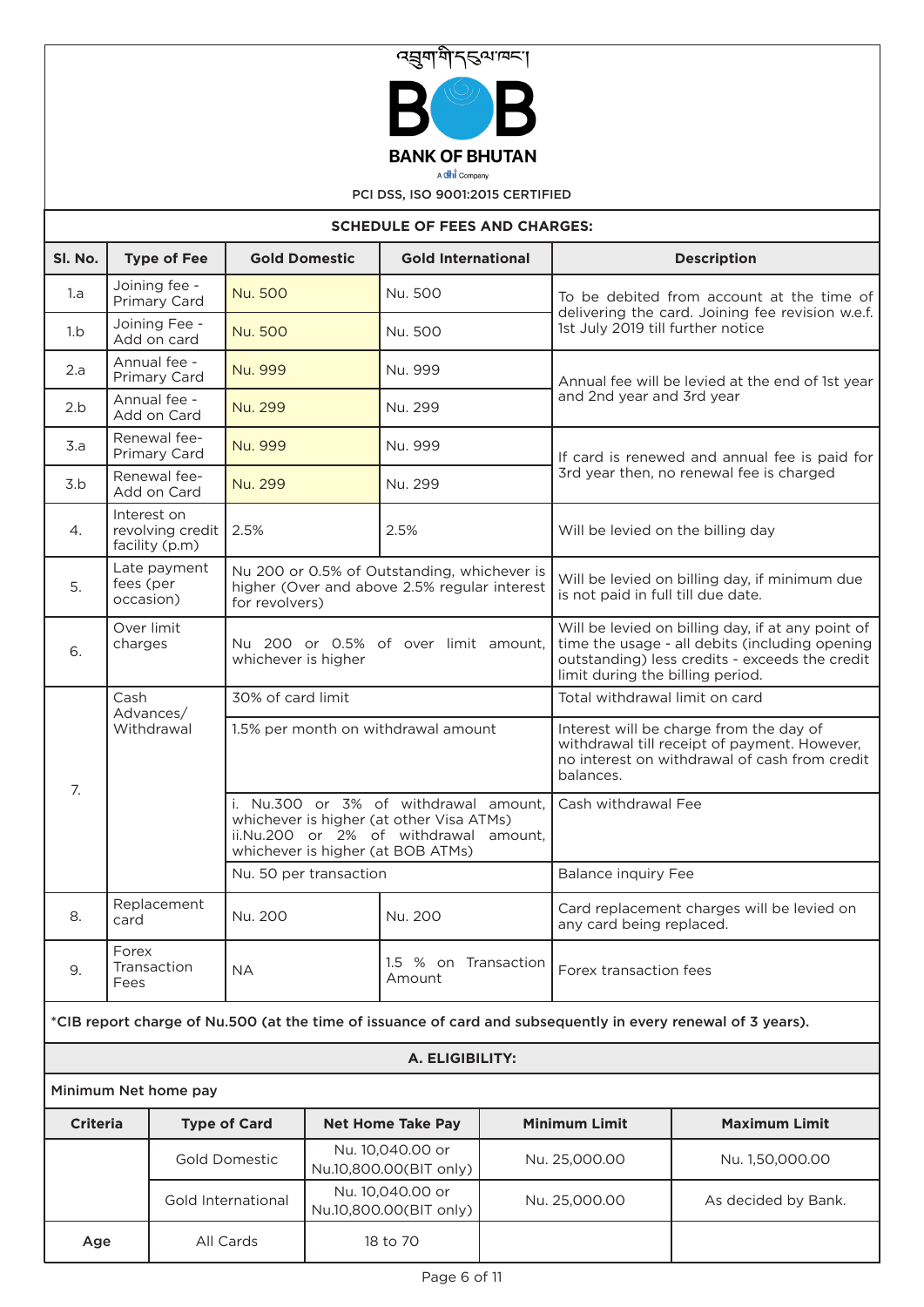

# **PRE-CUSTOMER CONSENT FOR USAGE OF PERSONAL INFORMATION/DATA**

I hereby provide my pre-consent to CIB/BoBL to use my personal information/data submitted herein this document today and hereafter by the CIB/BoBL for official requirement within its jurisdiction. This consent clause constitutes waiver of my right to make any objection for using my personal information/data hereafter by CIB/BoBL until I withdraw the same in writing.

All information provided is correct and true to my best knowledge. The Bank reserves the right to accept or reject the application. Accepting the application by the bank would not guarantee the sanction of credit card.

Signature of Applicant

Date: ....................................

Place: ...................................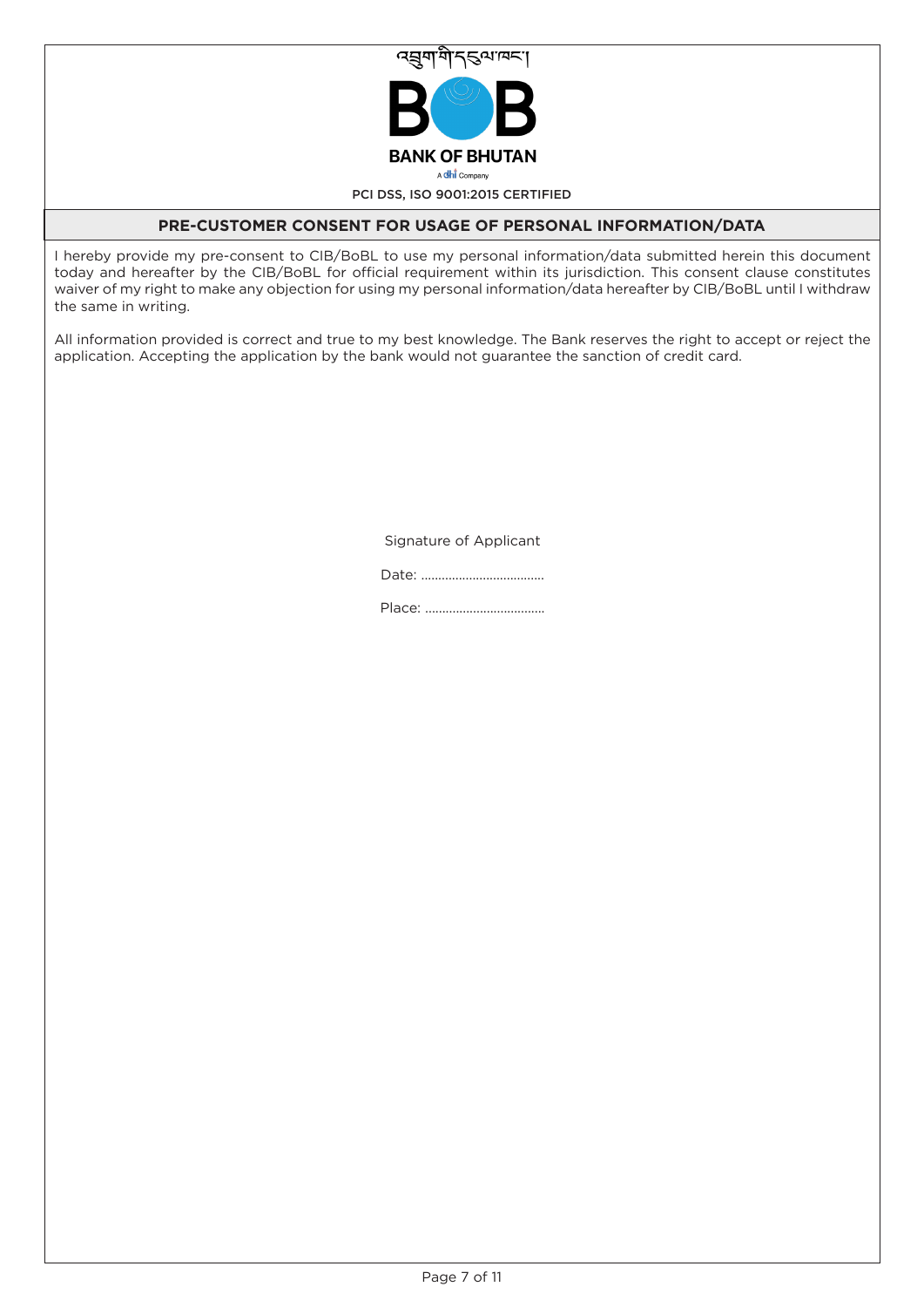

# **INTEREST CALCULATION**

If the cardholders does not pay total amount due on due date (as reflected in the monthly billing statement), then such account will be considered as revolving account.

In this scenario, entire outstanding amount would attract finance charges and all new transactions will also attract finance charges, till such time as the previous outstanding amount is paid in full.

The following would serve as an example for this. Actual calculation would vary from one cardholder to another based on the cardholders purchase and revolving behaviour.

Assume all previous dues are paid in full and there is no outstanding in your credit card account.

Statement date is 15th of every month. Below are the transactions in the account.

| July 20<br>Aug 15 | At M/s ABC Ltd<br><b>Statement Date</b> | Nu 10000/-<br>Total Amt due = $Nu$ 10000/-<br>Min Amt due = $Nu$ 2500 (25% of total amt due) |
|-------------------|-----------------------------------------|----------------------------------------------------------------------------------------------|
|                   |                                         | Payment due date Aug 30                                                                      |
| Sep 05            | Payment recyd                           | Nu 2000/-<br>(Late payment, hence will attract late payment charges)                         |
| Sep 10            | At $M/s$ XYZ                            | Nu 1000/-                                                                                    |
| Sep 12            | Payment recvd                           | Nu 5000/-                                                                                    |

Therefore on the statement dated Sep 15th, following will be the charges payable interest rate 2.5% p.m.

Interest calculated = outstanding amt \* 2.5% \* no. of days \* 12/365 Interest on Nu 10000/- from July 20 to Sep 5(47 days) = Nu 386.30 Interest on Nu 8000/- from Sep 06 to Sep 12 (7 days) = Nu 46.03 Interest on Nu 3000/- from Sep 13 to Sep 15 (3 days) = Nu 7.40 Interest on Nu 1000/- from Sep 10 to Sep 15 (5 days) = Nu 4.11

# Total Interest Payments = Nu 443.84

Late Payment charges = Nu 200 (0.5% of outstanding or min Nu 200 whichever is higher)

# **Card Skimming**

'Card skimming' is the illegal copying of information from the magnetic strip of a credit or ATM card. The scammers try to steal card details so they can access customer's accounts. Once scammers have skimmed card, they can create a fake or 'cloned' card with original card details on it. The scammer then uses the cloned card and run up charges on customer account.

## **Warning Signs**

- A shop assistant takes your card out of your sight in order to process your transaction.
- You are asked to swipe your card through more than one machine.
- You see a shop assistant swipe the card through a different machine to the one you used.
- You notice something suspicious about the card slot on an ATM (e.g. an attached device).
- You notice unusual or unauthorised transactions on your account or credit card statement.

# **Protect yourself from Card Skimming**

- Keep your credit card and ATM cards safe. Do not share your personal identity number (PIN) with anyone. Do not keep any written copy of your PIN with the card.
- Check your bank account and credit card statements when you get them. If you see a transaction you cannot explain, report it to Bank of Bhutan Ltd. immediately
- Choose passwords that would be difficult for anyone else to guess.
- Shop only at site you trust.
- Don't make online credit card purchases from a public place.
- Protect your computer from viruses and hackers.

# **Limit and Velocity Checks on Transactions**

Bank of Bhutan Ltd. credit card system has in-built features to perform Velocity Checks to help prevent fraud; this feature puts a limit on daily transaction of a particular type, say air ticketing, online transaction, etc. The limit would be on number of transactions, as well as on total amount of transaction. If the transactions exceed these parameters, further transaction of that type will be rejected. This added security safeguard feature provides basic protection to cardholders in case of lost or stolen card.

Bank also has restriction on daily limit on the credit card usage to prevent high amount lost in case of the fraud transactions.

However, these restrictions and velocity checks can be by-passed at cardholder's own risk on written intimation to the BANK and BANK shall not be responsible for any loss due to this. For details of these limits, please contact with Cards Division.

Page 8 of 11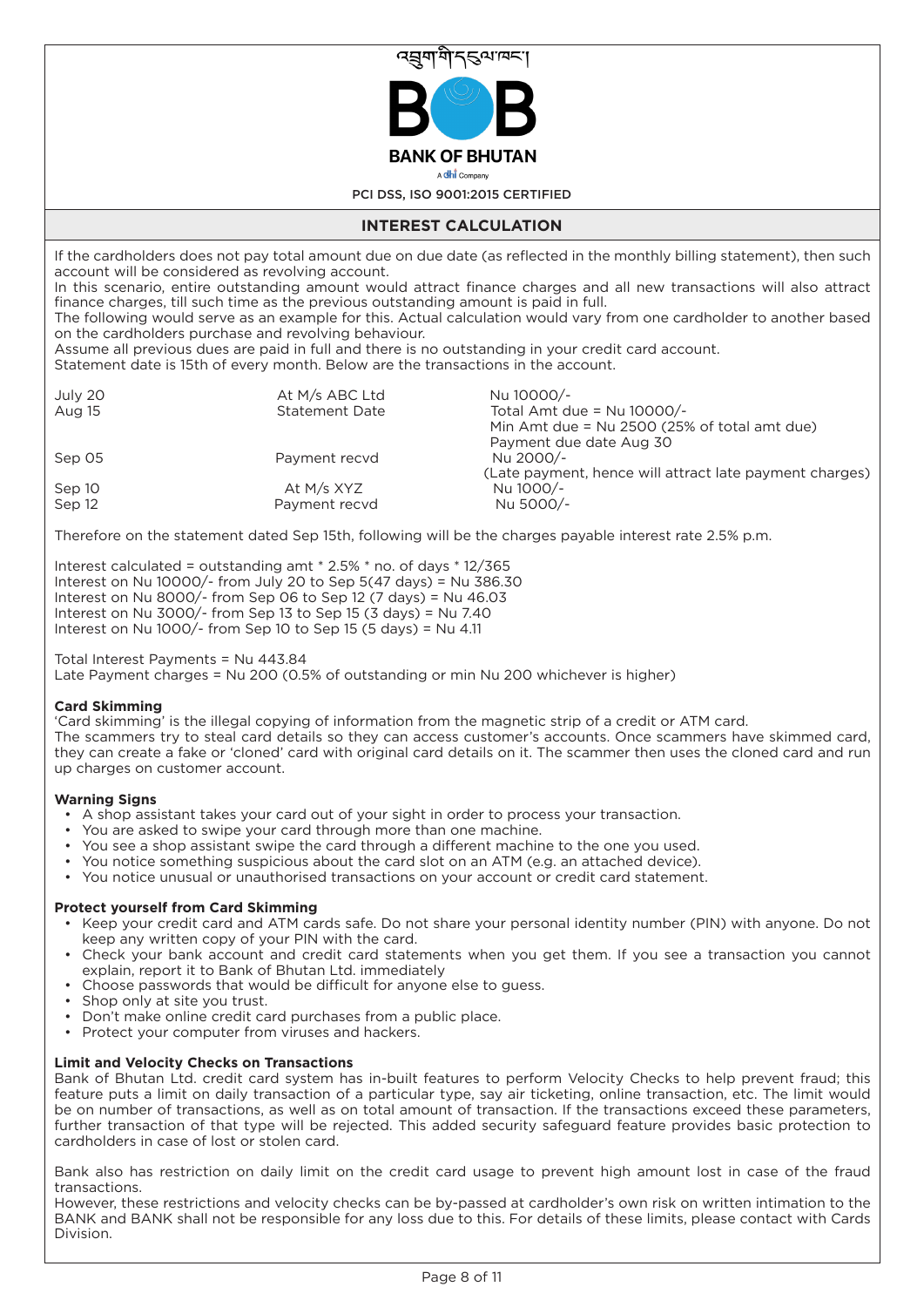

# **TERMS & CONDITIONS ON THE USAGE OF THE CARD BY THE CARDHOLDER**

The Terms and Conditions under which the Card is issued are mentioned below for his/her guidance related to the usage of the Card by the Cardholder on his/her designated Account No.:

### 1. The abbreviations used in these terms and conditions shall be construed and understood as:

- a. "Card" means Bank Visa Credit Card issued to the customer.
- b. "Bank" means Bank of Bhutan Limited.
- "Cardholder" means customer of Bank who has been issued the Visa Credit Card.
- d. "Merchant" means shops/outlets that are authorized to accept cards as a mode of payment.
- e. "ATM" means Automated Teller Machine.
- f. "POS" means Point of Sale Terminal at Merchant outlets, where the cardholder swipes the cards, which are authorized to accept the cards as payment mode.
- g. "Add-on" means card issued to your immediate family member(s).
- h. "Account Number" means the account nominated by the cardholder that is to be debited for use of Card.
- i. ''Skimming'' means illegal copying of information from the magnetic strip of a credit Card.

#### 2. Card

- a. The Card is a property of the Bank at all times.
- b. Upon receipt of the Card, the Cardholder shall sign the Card immediately and such signature and/or use of the Card will constitute conclusive evidence of the agreement of the Cardholder to be bound by these Terms and Conditions (notwithstanding any lack of notice on the part of the Bank of the Cardholder's receipt of the Card).
- c. The Bank reserves the complete rights to seize or cancel the Card so issued to the Cardholder, if later found that the information submitted by the Cardholder is false, fabricated or certain information has been concealed and/or the Card has been misused.
- d. The card is non-transferable and shall be used exclusively by the Cardholder only and the Cardholder shall solely be responsible and liable for any lapses or offences arising out the use of the Card.The Cardholder shall not allow the Card or the PIN to be used by any other person. The Cardholder shall not use or allow any person to use the Card as security or collateral for any purpose. The Bank reserves the right to terminate membership, withdraw the privileges extended through the use of the Card or shall not renew the expired Card at any time and to call upon the Cardholder to surrender the Card.
- e. Upon termination of membership or withdrawal of privileges of the Card for any reasons whatsoever, the Card shall be returned to the Card Division within 7 days, from the date of receipt of notice. However, the Cardholder shall be liable for payment of all the outstanding bills arising out of use of the Card.
- f. Use of the Card after notice of withdrawal of the privileges or the termination of the membership is and shall be fraud and shall be subject to legal actions by the Bank in accordance with the prevailing laws of the Kingdom.
- g. The Cardholder shall provide written instructions to the Bank for the cancellation or non-renewal of the Card one month prior to the expiry date specified in the Card.

#### 3. Validity of Card

a. The Validity of the card remains by the end of the month mentioned in the card in MM/YY format

#### 4. PIN

- a. The Card issued and the PIN generated by the Cardholder are entirely at the Cardholder's risk and responsibility. The Cardholder shall not disclose the PIN or permit possession of the Card to any other person. The Cardholder undertakes full responsibility for any or all transactions made by the use of the Card with proper identification marked at the time of transaction.
- b. The Cardholder is advised in his own interest to change his/her PIN of choice. For this purpose, he/she may use the GENERATE GREEN PIN option provided in our Bank website.
- c. Usage of a wrong PIN three times would invalidate your Card till activated by Bank with proper verification.
- d. The Card should remain in Cardholder's possession and shall not be handed over to anyone else. e. The Card is issued on the condition that the Bank bears no liability for the unauthorized use of the Card. This responsibility is fully that of the Cardholder. The cardholder undertakes not to carry Card and PIN in his/her Wallet/Purse and leave card unattended in any places.
- f. The Cardholder shall change the PIN immediately if it is accidentally divulged. g. The cardholder undertakes not to pass the card or disclose the PIN to any other persons or to a Third Party. Any such disclosure or inadequate protection of the confidentiality of the PIN is entirely at the Cardholder's risk.
- h. The Cardholder agrees to inform the Bank in writing regarding lost/stolen, damage of card and disclosure of PIN. The Cardholder will be liable for all the transactions received prior to the receipt and record of such notification by the Bank.

### 5. Loss of Card and PIN /Skimming of Card data

- a. Any financial loss arising out of unauthorized use of the lost /skimmed card till such time the Bank records the notice of loss/skimming of the Card shall be to the Cardholder's account and the Cardholder shall be fully be responsible and liable.
- b. The Cardholder undertakes to indemnify the Bank from and against all losses, damages, cost or expenses incurred /to be incurred by the Bank arising out of Cardholder's failure to observe any of the terms and conditions mentioned herein. c. The Cardholder shall be fully liable for all Card Transactions affected via the corresponding PIN as such Card Transactions are deemed effected by
- or in behalf of the Cardholder.
- d. The Cardholder shall use all reasonable precautions to prevent the loss or theft of the Card and shall not disclose any PIN to any person.
- e. In the event that the Card is lost or stolen or card data is compromised, the Cardholder shall immediately notify the Bank of the loss, theft or compromised data together with particulars thereof at card\_team@bob.bt/02-334333 or contact center at 1095 (toll free). The Cardholder shall also notify the Police or equivalent authority of the country or jurisdiction where such loss or theft or disclosure occurred. Any transactions incurred prior to proper report of the loss, theft or disclosure shall be for the Cardholder's account.
- f. The Cardholder shall remain fully liable to the Bank for any and all debits to the Card Account arising from any Card Transactions, Cash Advances or ATM transactions effected through the use of the Card by any person whether the same be with or without the knowledge of or authority from the **Cardholder**
- g. The Bank may in its absolute discretion issue a replacement for any lost or stolen Card, subject to a applicable card replacement fee for each Card replaced, or a new PIN for the relevant Card, all on such terms and conditions as the Bank may deem fit.
- h. In the event that the Cardholder recovers the lost or stolen Card, he shall immediately return it to the Bank without using it. The Cardholder shall not use the PIN after the Cardholder has reported to the Bank such PIN's disclosure to another person.

#### 6. Termination

The Cardholder may at any time notify the Bank of his intention to close the Card Account and terminate the use of all Cards. The Card Account shall be closed only after full payment of all charges and liabilities under the Card Account.

#### 7. Debits to Cardholder's Account

The Bank shall debit the Nominated Account for all fees and charges as determined by the Bank relating to the Card and service thereby provided. Cardholder who have opted auto debit facility for credit card bill repayment, the Bank shall debit the nominated account on or before due date.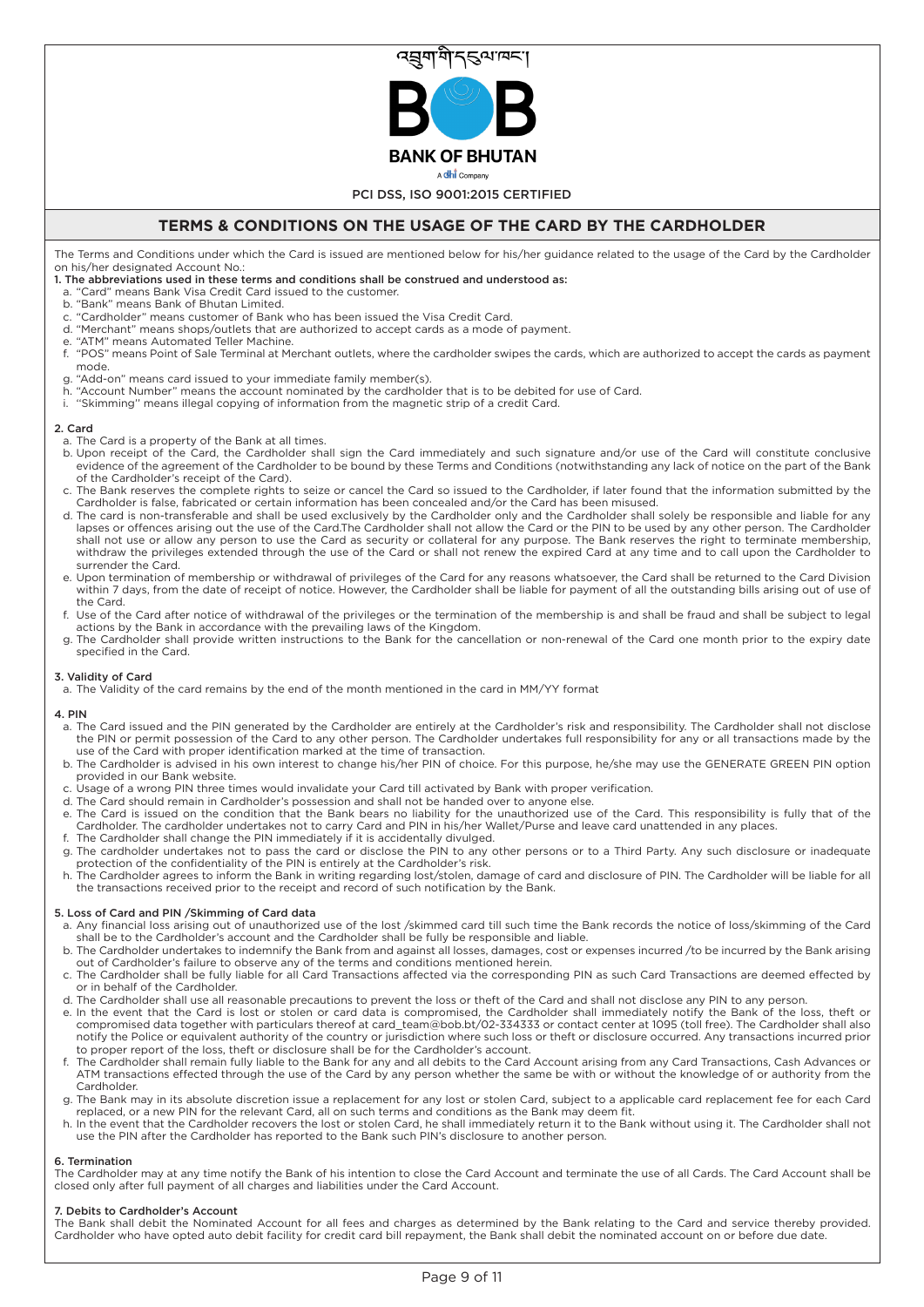

# **TERMS & CONDITIONS ON THE USAGE OF THE CARD BY THE CARDHOLDER**

#### 8. Transactions

- a. The transaction record generated by the ATM/POS shall be conclusive and binding, unless verified otherwise and corrected by the Bank. The verified and corrected amount shall be binding on the Cardholder to be paid at the earliest.
- b. Any sales slip signed by the Cardholder shall be the conclusive proof of the charges recorded therein any incurred by the Cardholder himself/herself and shall be charged by the Bank to the Cardholder.
- c. The Transaction Log of ATM transactions shall be the conclusive proof of the charges recorded therein as incurred by the cardholder himself/herself. The verification of PIN confirms the authenticity of the cardholder and the transaction.

#### 9. Add On Card

The usage of the Add On Cards shall be deemed acceptance of these Terms and Conditions. The holder of any Add On Cards and the Primary Card Holder, authorising its issuance, are jointly and severally bound /liable by these Terms and Conditions / for payment, however it shall be the Primary Cardholder's responsibility to ensure payment of all charges due and payable under the Add on Card. The Primary Cardholder shall indemnify the Bank against any loss, damage, liability, costs and expenses whether legal or otherwise incurred by the Bank by reason of any legal disability or incapacity of the Add On Cardholder or any breach of these Terms and Conditions by the Add On Cardholder.

#### 10. Dispute

- a. It shall be the sole responsibility of the Cardholder to reconcile all the transactions with the account statement every month. Any dispute of the card transactions shall be lodged within 10 days of statement date to Card Division to avoid rejection due to delay in lodging the claim with Visa International. Failing to lodge complaint within the stipulated time-frame shall indemnify the Bank from all liabilities.
- b. In case of any dispute arising out of these Terms and Conditions, the same shall be mutually resolved to the extent possible.
- c. In the event that disputes cannot be resolved mutually between the Bank and Cardholder, the matter shall be referred to the Court for adjudication in accordance with the terms and Conditions enshrined herein and the relevant laws of the Kingdom. The Cardholder shall return this document after duly signed to authenticate that the Cardholder has carefully read and clearly understood all the terms and conditions stipulated herein and he consents to be fully/totally liable for violating the terms and conditions or misusing the Card.

#### 11. Default

- a. That in the event of default, the Bank shall take any action as deem appropriate to realize the dues with interest from the sale proceeds of security(s) charged/pledged with the Bank.
- b. I agree that the Bank shall take such action as it may deem necessary to realize the dues in the event of my/our default in repayment on due date mutually agreed between us, or if I quit the service from my Ministry/Department/Company/Corporation/Agency, the Bank is hereby authorized to recover the amount from the provident fund/gratuity/any other retirement or post service benefits payable to me/us.
- c. That in the event of death before this loan is repaid in full, this document shall empower the Bank to realize from the aforesaid post service benefits payable to me/us or from my/our securities or from any other properties in my/our names.
- d. That this instruction shall become attached to my beneficiary(s) who wish(s) to claim my/our post service benefits/titles of my/our securities or any other properties in my/our names for liquidating the entire dues to the Bank.
- e. That for the purpose of foreclosing the mortgaged (fixed) properties charged with the Bank, the borrower, guarantor or mortgager or owner of the securities hereby has given undisputed rights/consents to the Bank to foreclose the properties in accordance with the provisions enshrined in the Movable and Immovable Property Act of the Kingdom of Bhutan.
- f. That in the event of failure to pay the amount dues, the Bank shall have right to recall the entire loan amount outstanding, including interest accrued thereon relating to all movable and immovable assets hypothecated/pledged/mortgaged with the Bank. For this purpose, the Bank shall seize the assets accordance with the Movable and Immovable Property Act of the Kingdom of Bhutan.

#### 12. Others

- a. The Bank shall not be responsible in any way for non-availability of ATM services or POS terminals at Merchant outlets for any reason whatsoever and howsoever arising as a result of malfunctioning of the Card or ATM or POS, insufficiency of funds in such machines, mechanical or power supply failure or for the Act of God (such as disruption of service caused by the earthquake, flood, storm, landslides or any act which is beyond the control of the Bank).
- b. The Bank reserves the right to introduce new facilities/curtail the existing facilities, as and when warranted, without assigning any reasons for the same.
- c. The Cardholder undertakes to indemnify the Bank and to keep the Bank indemnified against all losses, damages, costs or expenses incurred by the Bank arising out of Cardholder's failure to observe any of the terms and conditions mentioned herein.

#### 13. Receipt of Funds in Excess of the Funds

13.1. In all cases where the Cardholder receives excess funds, the Cardholder agrees to repay to the Bank the said excess funds as may be specified by Bank, or may be deducted from the funds available on the Card upon such terms and conditions as the Bank shall specify or from any account of the Cardholder with Bank or by payment to Bank.

13.2. Bank reserves the right to debit any excess funds credited to Customer's Card Account by mistake or oversight or otherwise, with prior intimation/ approval by the Cardholder

#### 14. Amendments

The Bank reserves the right to amend these Terms and Conditions at any time with prior notice to the Cardholder and such amended Terms and Conditions shall be binding on the Cardholder.

I, Mr./Mrs./Ms. \_\_\_\_\_\_\_\_\_\_\_\_\_\_\_\_\_\_\_\_\_\_\_\_\_\_\_\_\_\_\_\_\_\_\_\_ have carefully read and understood the above terms and conditions. I undertake to comply with the above Terms and Conditions and the rules of Bank in force from time to time governing the conduct of the Card/Account.



(Signature) Date:

• The application should be signed at the end of all the pages by the cardholder